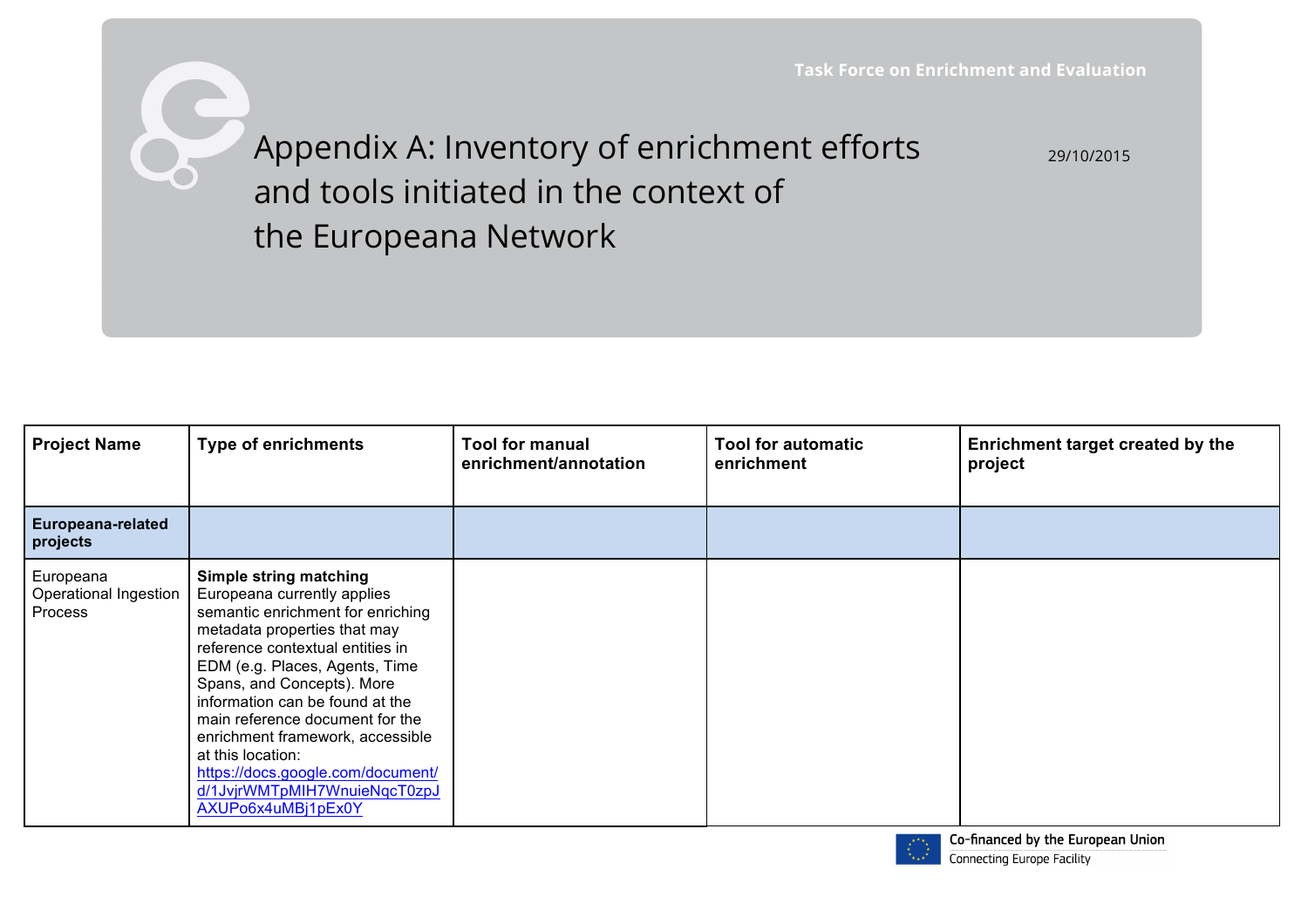| <b>Europeana</b><br>Photography(http://<br>www.europeana-<br>photography.eu/)                                                                                                                                  | Manual enrichment: terms from<br>their source terminologies were<br>mapped to the terms from the<br>Europeana Photography<br>vocabulary. The thesaurus terms<br>were mapped to specific targets<br>schema elements.                                                                |                                                                                                                                                                                                                                                                                                                                                                                            | The project created a multilingual thesaurus<br>on photography. There are three concept<br>schemes: keywords, photographic<br>type/practices and photographic<br>technique:http://bib.arts.kuleuven.be/photoV<br>ocabulary/en.html |
|----------------------------------------------------------------------------------------------------------------------------------------------------------------------------------------------------------------|------------------------------------------------------------------------------------------------------------------------------------------------------------------------------------------------------------------------------------------------------------------------------------|--------------------------------------------------------------------------------------------------------------------------------------------------------------------------------------------------------------------------------------------------------------------------------------------------------------------------------------------------------------------------------------------|------------------------------------------------------------------------------------------------------------------------------------------------------------------------------------------------------------------------------------|
| <b>PartagePlus</b><br>(http://www.partage-<br>plus.eu/)                                                                                                                                                        | Manual enrichment:<br>terms from the thesaurus were<br>mapped at the same time as<br>mapping their data from their<br>original format to a target schema.<br>The thesaurus terms were mapped<br>to specific targets schema<br>elements.                                            |                                                                                                                                                                                                                                                                                                                                                                                            | The project developed<br>a vocabulary about Art Nouveau comprising<br>five concept schemes: object types, styles<br>and periods, actors, materials and activities:<br>http://partage.vocnet.org/                                   |
| EuropeanaFashion<br>(http://www.european<br>afashion.eu/portal/ho<br>me.html)                                                                                                                                  | Manual enrichment:<br>terms from the thesaurus were<br>mapped at the same time as<br>mapping their data from their<br>original format to a target schema.<br>The thesaurus terms were mapped<br>to specific targets schema<br>elements.                                            |                                                                                                                                                                                                                                                                                                                                                                                            | The project developed a vocabulary for<br>fashion comprising five concept schemes<br>type, material, colour, technique and<br>subject:<br>http://thesaurus.europeanafashion.eu/                                                    |
| Outcomes of the<br><b>Europeana Creative</b><br>(http://pro.europeana.<br>eu/europeana-<br>creative/) were<br>reused as part of the<br><b>Europeana Sounds</b><br>(http://www.european<br>asounds.eu/) project | <b>Manual enrichment:</b><br>terms from the thesaurus were<br>mapped at the same time as<br>mapping their data from their<br>original format to a target schema.<br>The thesaurus terms were mapped<br>to specific targets schema<br>elements.<br>Objects to objects linking using | The Europeana Creative/Sounds<br>Annotations API extends the User<br><b>Generated Content service</b><br>developed within the scope of<br><b>Europeana Creative project. This</b><br>implements the basic functionality<br>for managing web annotations<br>related to items in the Europeana<br>metadata aggregation. The<br>current implementation supports<br>creation of annotations on | The Europeana Sounds project developed<br>a vocabulary for music genres:<br>http://data.europeana.eu/concept/soundgen<br>res                                                                                                       |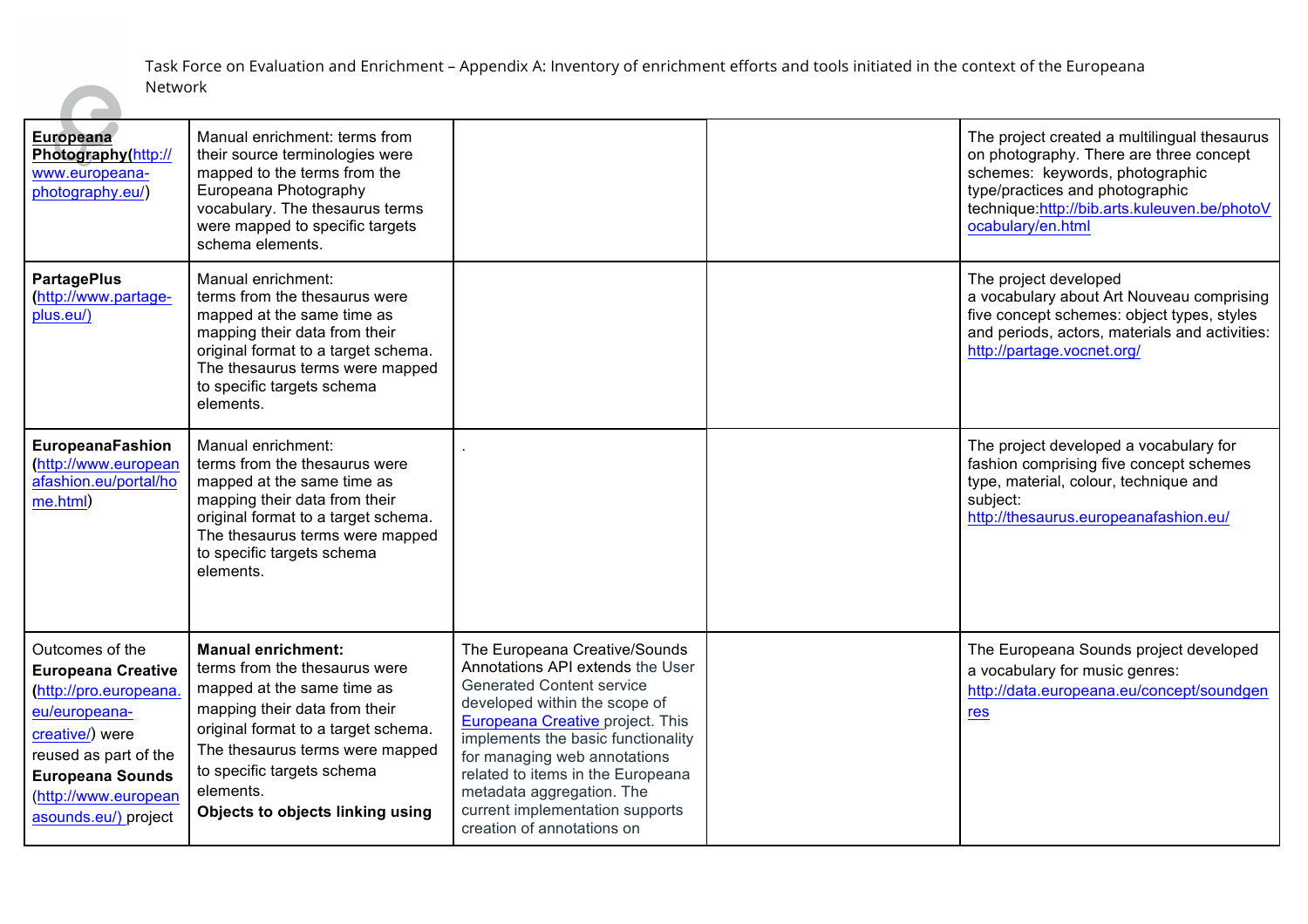|                                                                                                                                                                                                                                                                   | specific schema elements<br>Semantic tagging                                                                                                                                                                                                                                                     | Europeana objects or images<br>using simple text comments, tags<br>or semantic tags. In Europeana<br>Sounds more annotation and body<br>target types will be supported<br>using<br>Pundit. The annotations are<br>based on the Open Annotation<br>data model.<br>http://www.slideshare.net/gsergiu7<br>9/europeana-creative-annotation-<br>api<br>https://europeanadev.assembla.co<br>m/spaces/europeana-<br>creative/wiki/Annotation Service<br>and Architecture |                                                                                                                           |
|-------------------------------------------------------------------------------------------------------------------------------------------------------------------------------------------------------------------------------------------------------------------|--------------------------------------------------------------------------------------------------------------------------------------------------------------------------------------------------------------------------------------------------------------------------------------------------|-------------------------------------------------------------------------------------------------------------------------------------------------------------------------------------------------------------------------------------------------------------------------------------------------------------------------------------------------------------------------------------------------------------------------------------------------------------------|---------------------------------------------------------------------------------------------------------------------------|
| Europeana<br><b>Food&amp;Drink</b><br>(http://foodanddrinke<br>urope.eu/)develops a<br>vocabulary on Food<br>and Drinks. A first<br>overview is available<br>at<br>http://www.slideshare<br>.net/valexiev1/europe<br>ana-food-and-drink-<br>classification-scheme | Manual enrichment:<br>terms from the thesaurus were<br>mapped at the same time as<br>mapping their data from their<br>original format to a target schema.<br>The thesaurus terms were mapped<br>to specific targets schema<br>elements.<br>Creation of semantic equivalences<br>(co-referencing) |                                                                                                                                                                                                                                                                                                                                                                                                                                                                   |                                                                                                                           |
| Eagle<br>(http://www.eagle-<br>network.eu/)                                                                                                                                                                                                                       | Manual enrichment:<br>terms from the thesaurus were<br>mapped at the same time as<br>mapping their data from their<br>original format to a target schema.                                                                                                                                        |                                                                                                                                                                                                                                                                                                                                                                                                                                                                   | The project developed at vocabulary for<br>epigraphy available at http://www.eagle-<br>network.eu/resources/vocabularies/ |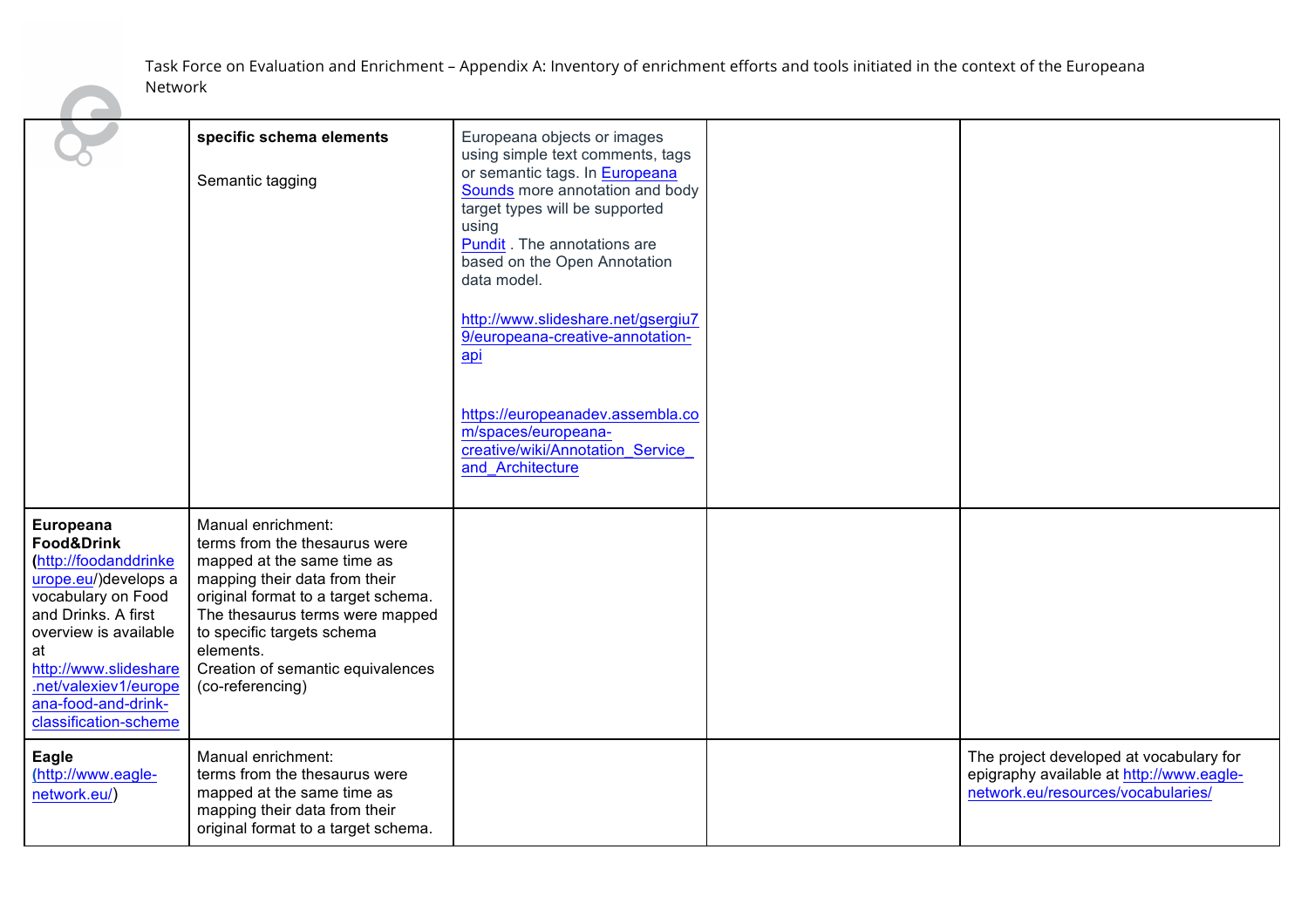|                                                                                                                                                                                                                                                                                                | The thesaurus terms were mapped<br>to specific targets schema<br>elements.                                                                                                                                                  |                                                                                                                                                                                                                                                                                                                                                                                         |                                                                                                                                                                                                                                                                                                                                                                                                                                                             |                                                                                                                                                            |
|------------------------------------------------------------------------------------------------------------------------------------------------------------------------------------------------------------------------------------------------------------------------------------------------|-----------------------------------------------------------------------------------------------------------------------------------------------------------------------------------------------------------------------------|-----------------------------------------------------------------------------------------------------------------------------------------------------------------------------------------------------------------------------------------------------------------------------------------------------------------------------------------------------------------------------------------|-------------------------------------------------------------------------------------------------------------------------------------------------------------------------------------------------------------------------------------------------------------------------------------------------------------------------------------------------------------------------------------------------------------------------------------------------------------|------------------------------------------------------------------------------------------------------------------------------------------------------------|
| MIMO(http://www.mi<br>$mo-$<br>international.com/MI<br>MO/): aggregated<br>LIDO metadata<br>records from 20<br>museums in 7<br>languages                                                                                                                                                       | Strings are matched to URIs from<br>the MIMO vocabulary<br>multilingual variants                                                                                                                                            |                                                                                                                                                                                                                                                                                                                                                                                         |                                                                                                                                                                                                                                                                                                                                                                                                                                                             | The project created a vocabulary describing<br>music instruments and persons at<br>http://www.mimo-db.eu/InstrumentsMakers/<br>and http://data.mimo-db.eu/ |
| <b>ASSETS</b>                                                                                                                                                                                                                                                                                  | Linking between objects                                                                                                                                                                                                     |                                                                                                                                                                                                                                                                                                                                                                                         |                                                                                                                                                                                                                                                                                                                                                                                                                                                             |                                                                                                                                                            |
| Europeana<br>Cloud(http://pro.euro<br>peana.eu/europeana-<br>cloud)                                                                                                                                                                                                                            | The project is working on the<br>improvement of the current<br>Europeana enrichment framework<br>and will Implement different models<br>for connecting content based on<br>semantic similarity of full text or<br>metadata; |                                                                                                                                                                                                                                                                                                                                                                                         |                                                                                                                                                                                                                                                                                                                                                                                                                                                             |                                                                                                                                                            |
| <b>PATHS</b><br>http://www.paths-<br>project.eu/): (the<br>ultimate goal of the<br>PATHS project was<br>to develop new ways<br>to explore Cultural<br>Heritage information.<br>The project analyzed<br>techniques for<br>automatically enrich<br>Europeana items with<br>semantic information. | Schema elements relationships.                                                                                                                                                                                              | The project enriches items with a)<br>links to relevant vocabularies, b)<br>links to related Wikipedia pages<br>and c) links among similar items.<br>Being a research project, there<br>was no actual enrichment and<br>thus no enrichment workflow.<br>Instead, the project gathered a<br>sample of Europeana items (3<br>million items), enriched them, and<br>evaluated the results. | The PATHS project proposed to<br>use Web Annotation by making a<br>profile / extension to the model to<br>represent additional information<br>such as confidence and the target<br>vocabulary being used.<br>http://www.paths-<br>project.eu/eng/content/download/5<br>342/40580/version/6/file/edmPAT<br>HS.pdf<br>Another approach comes from the<br>Apache Stanbol called the<br><b>Fusepool Annotation Model which</b><br>also designed an extension to |                                                                                                                                                            |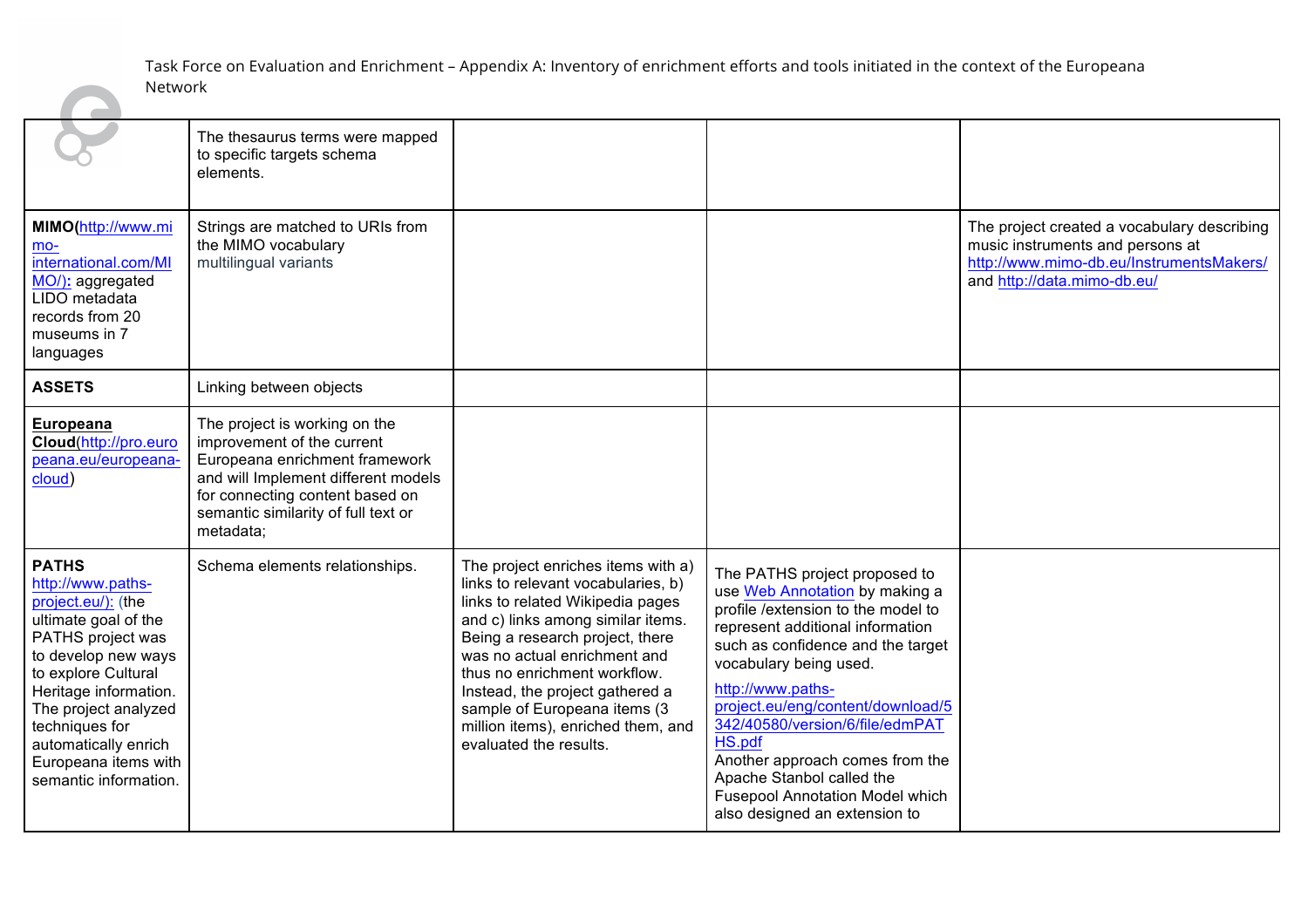|                                                                                                                                                                                                                                                            |                                                                                                                                                                                                                                                                                                                                                                                 | Web Annotation to easily<br>represent different usage<br>scenarios such as language<br>annotation, entity mention /<br>linking, topic classification and NIF<br>integration.<br>https://github.com/fusepoolP3/ove<br>rall-<br>architecture/blob/master/wp3/fp-<br>anno-model/fp-anno-model.md                                                                                                                                                                                                                                                                                                                                                                                                                                                                                                                                                                                    |  |
|------------------------------------------------------------------------------------------------------------------------------------------------------------------------------------------------------------------------------------------------------------|---------------------------------------------------------------------------------------------------------------------------------------------------------------------------------------------------------------------------------------------------------------------------------------------------------------------------------------------------------------------------------|----------------------------------------------------------------------------------------------------------------------------------------------------------------------------------------------------------------------------------------------------------------------------------------------------------------------------------------------------------------------------------------------------------------------------------------------------------------------------------------------------------------------------------------------------------------------------------------------------------------------------------------------------------------------------------------------------------------------------------------------------------------------------------------------------------------------------------------------------------------------------------|--|
| <b>LoCloud</b><br>(http://www.locloud.e<br>$u$ ) is supporting<br>small and medium-<br>sized institutions in<br>making their content<br>and metadata<br>available to<br>Europeana, by<br>exploring the<br>potential of cloud<br>computing<br>Technologies. | Simple string matching In the<br>MORe enrichment API:<br>Users can create simple rules in the<br>form: if subject contains X or<br>keyword contains Y then add<br>subject collection K. The subject<br>collections are collections of subject<br>terms that refer to a specific theme<br>and are created out of 29 standard<br>SKOS vocabularies that are<br>available in MORe. | <b>LoCloud APIs</b><br>MORe enrichment API (as part of<br>the <b>MORe API</b> ) allows to apply an<br>enrichment plan on a packaged<br>dataset.<br>LoCloud microservices APIs<br>(these are per service and they<br>can be found here)<br>Semi manual enrichment as part<br>of the LoCloud geocoding<br>services<br><b>Background link service:</b><br>analyzes the textual elements of<br>Cultural Heritage items (title,<br>description, subject, etc), and links<br>the CH item to related pages in<br>DBpedia. The service uses<br>Dbpedia Spotlight v0.7 as a<br>backbone (statistical back-end),<br>with Spanish and English models.<br>The service can be used through<br>it API, as described at<br>http://support.locloud.eu/Metadata<br>%20enrichment%20API%20techni<br>cal%20documentation<br><b>Vocabulary matching service:</b><br>matches entities from text based |  |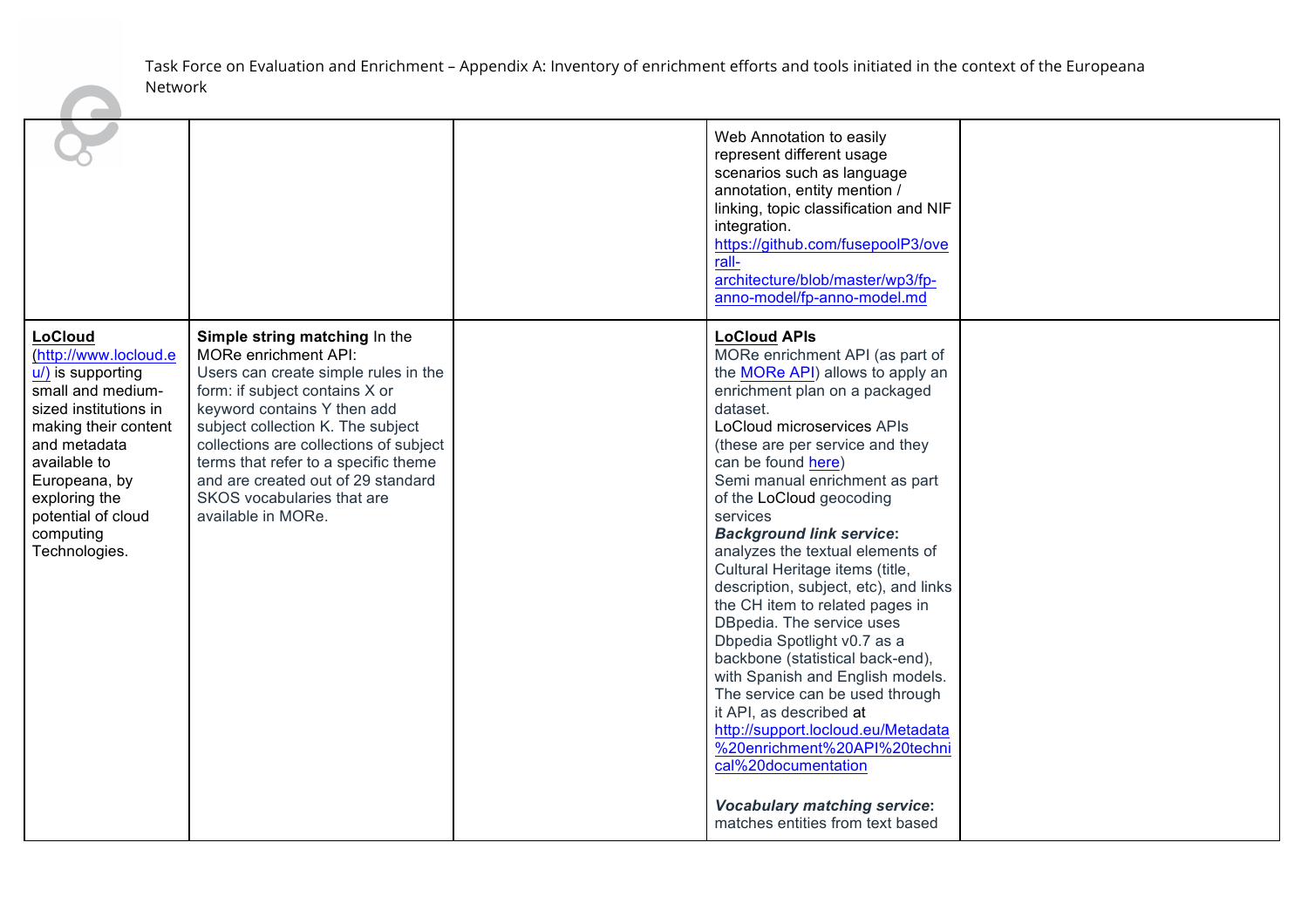|  | on SKOS vocabularies. The<br>service performs simple lookup<br>into a list of vocabularies as<br>provided by the user. The API is<br>described at<br>http://support.locloud.eu/Metadata<br>%20enrichment%20API%20techni<br>cal%20documentation |  |
|--|------------------------------------------------------------------------------------------------------------------------------------------------------------------------------------------------------------------------------------------------|--|
|  |                                                                                                                                                                                                                                                |  |
|  |                                                                                                                                                                                                                                                |  |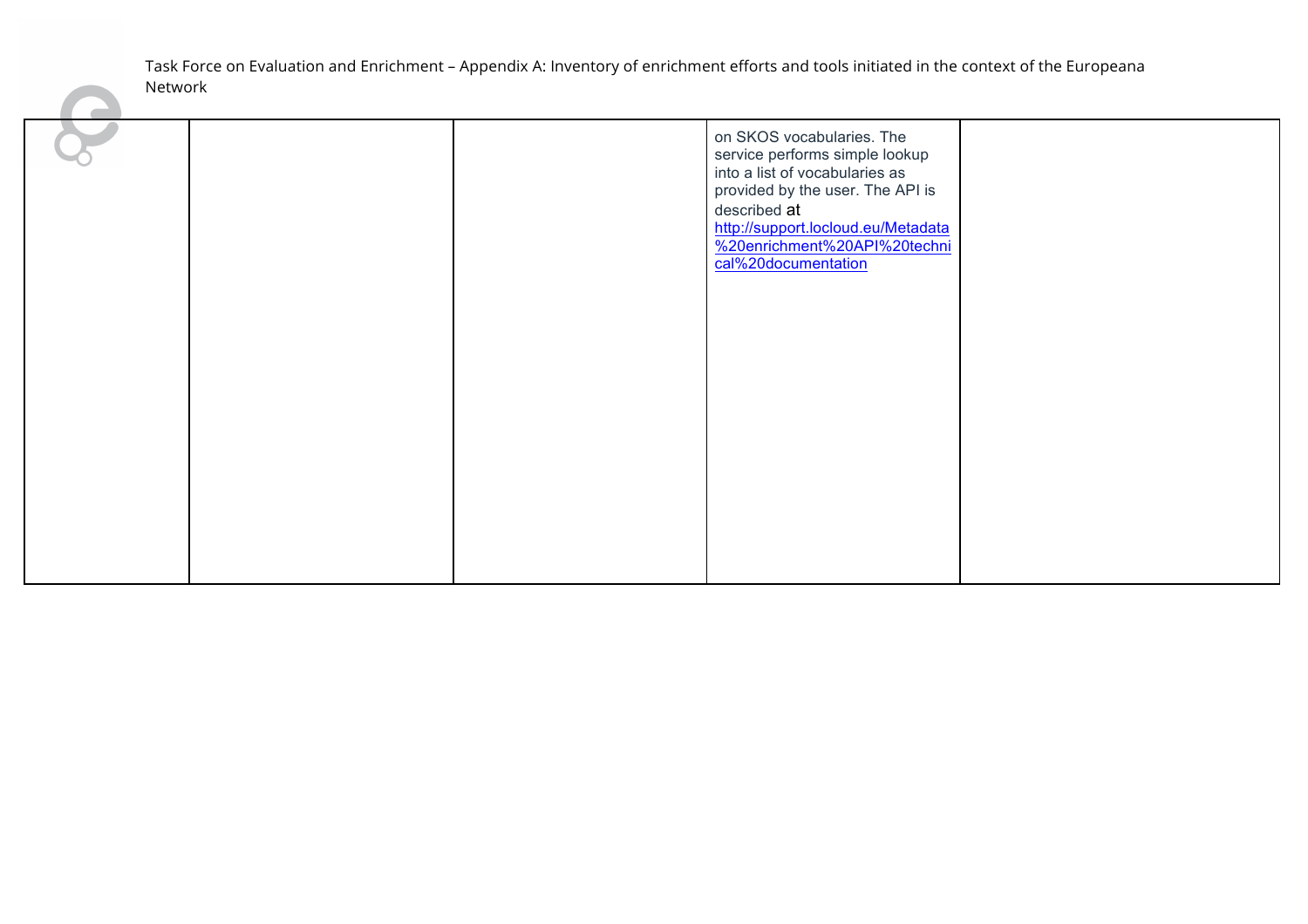| <b>ARROW</b><br>(http://www.arrow-<br>$net.eu/\bar{)}$ intellectual<br>property rights<br>infrastructure |                                                                                                                                                                                                                                                                                                                                                                                                                                                          |                                                                                                                                  | The European Library performs a<br>high precision matching of authors<br>against the VIAF dataset. The<br>European Library performs named<br>entity recognition in metadata. In<br>this context, it is only applied to<br>the recognition of person names<br>from statements of responsibility.<br>Look at<br><b>Supporting Rights Clearance for</b><br><b>Digitisation Projects with the</b><br><b>ARROW Service.and Use of</b><br>Authorities Open Data in the<br><b>ARROW Rights Infrastructure</b> |  |
|----------------------------------------------------------------------------------------------------------|----------------------------------------------------------------------------------------------------------------------------------------------------------------------------------------------------------------------------------------------------------------------------------------------------------------------------------------------------------------------------------------------------------------------------------------------------------|----------------------------------------------------------------------------------------------------------------------------------|--------------------------------------------------------------------------------------------------------------------------------------------------------------------------------------------------------------------------------------------------------------------------------------------------------------------------------------------------------------------------------------------------------------------------------------------------------------------------------------------------------|--|
| The European<br>Library(http://www.th<br>eeuropeanlibrary.org/<br>tel4/                                  | The European Library performs<br>enrichment on:<br><b>Names</b><br><b>Geographic places: The European</b><br>Library is currently performing<br>linking and enrichment of place<br>names and geographic coordinates.<br>It covers mainly places of<br>publication and places as subject of<br>the digital objects.<br><b>Subjects headings: The European</b><br>Library exploits the results of the<br>project Multilingual Access to<br>Subjects (MACS) |                                                                                                                                  | Within its aggregation<br>infrastructure, The European<br>Library is currently performing<br>linking and enrichment of place<br>names and geographic<br>coordinates. It covers mainly<br>places of publication and places<br>as subject of the digital objects.<br>The linking and enrichment is<br>done against the Geonames<br>ontology. The method applied is<br>not publicly documented, but is is<br>based in previous work on the<br>Geoparser developed in<br>Europeana Connect                 |  |
| <b>AthenaPlus</b><br>(http://www.athenapl<br>$us.eu$ )                                                   | Manual enrichment:<br>terms from the source terminologies<br>were mapped to the terms from the<br>AthenaPlus vocabularies.                                                                                                                                                                                                                                                                                                                               | The enrichment is performed<br>using Terminology Management<br>Platform (http://www.culture-<br>terminology.org/) for vocabulary |                                                                                                                                                                                                                                                                                                                                                                                                                                                                                                        |  |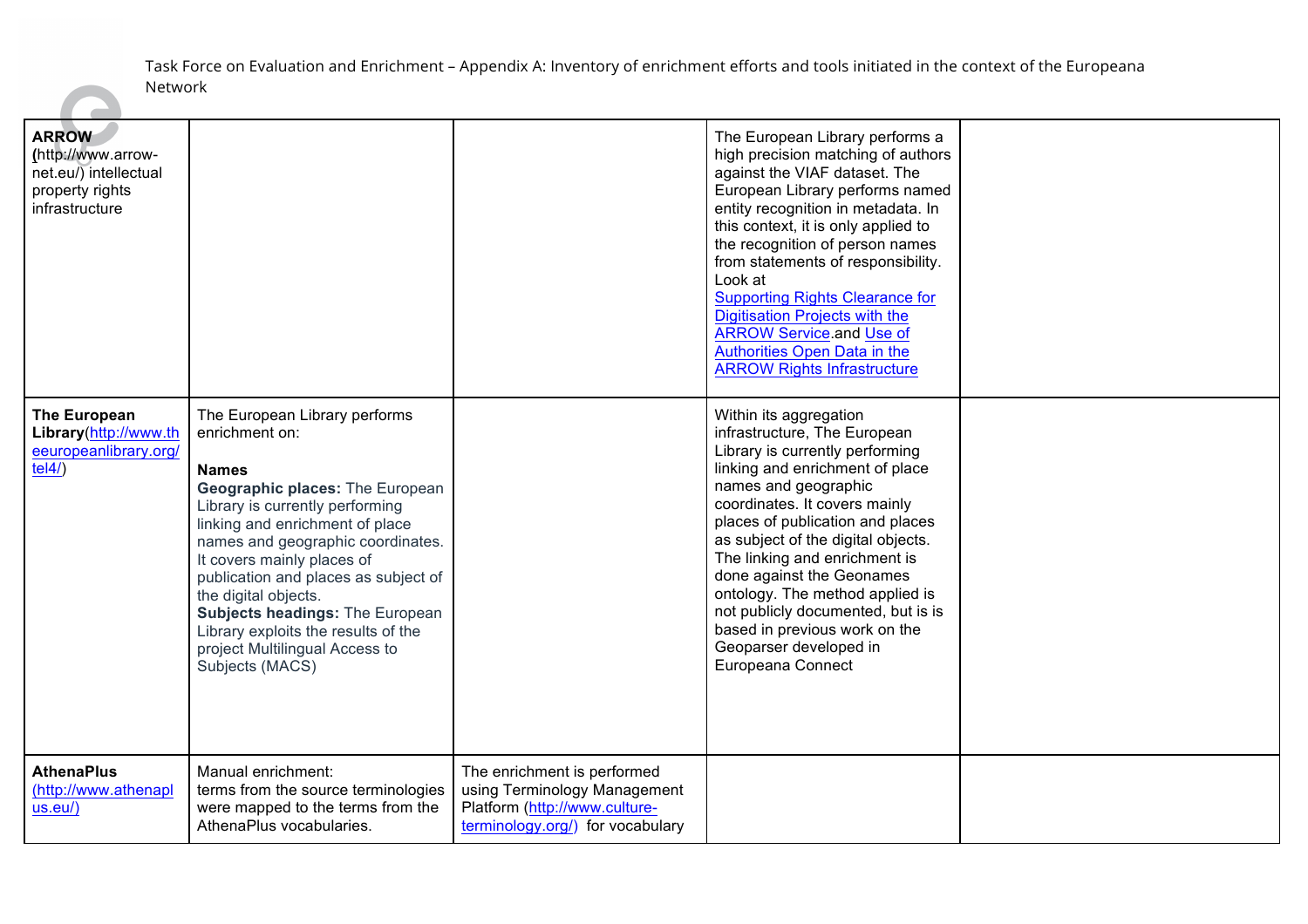|                                                                                        |                                                                                           | creation and MINT for metadata<br>enrichment                                          |                                                                                                                                                                                                                                                                                                                                                                                                                                                                                                                                                                                                                                                            |                                                                                                                                                                                                                                                                                                                                                                                                                                                                                                                                                                                                            |
|----------------------------------------------------------------------------------------|-------------------------------------------------------------------------------------------|---------------------------------------------------------------------------------------|------------------------------------------------------------------------------------------------------------------------------------------------------------------------------------------------------------------------------------------------------------------------------------------------------------------------------------------------------------------------------------------------------------------------------------------------------------------------------------------------------------------------------------------------------------------------------------------------------------------------------------------------------------|------------------------------------------------------------------------------------------------------------------------------------------------------------------------------------------------------------------------------------------------------------------------------------------------------------------------------------------------------------------------------------------------------------------------------------------------------------------------------------------------------------------------------------------------------------------------------------------------------------|
| Europeana 1914-<br>1918<br>(http://www.european<br>a1914-1918.eu/en)                   | Subject data was aligned with a<br>subset of LCSH subjects related to<br>WW1.             |                                                                                       |                                                                                                                                                                                                                                                                                                                                                                                                                                                                                                                                                                                                                                                            | A small SKOS vocabulary related to First<br>World War was created                                                                                                                                                                                                                                                                                                                                                                                                                                                                                                                                          |
| DM <sub>2</sub> E<br>(htp://dm2e.eu/)                                                  | DM2E has systematically aligned<br>entities from its providers to<br>DBpedia, using Silk. |                                                                                       | The project used the <b>Silk</b><br>Framework to perform the<br>alignment.                                                                                                                                                                                                                                                                                                                                                                                                                                                                                                                                                                                 |                                                                                                                                                                                                                                                                                                                                                                                                                                                                                                                                                                                                            |
| <b>Europeana Connect</b><br>(http://pro.europeana.<br>eu/project/europeana<br>connect) |                                                                                           | The project developed Annotorius<br>which is an image annotation tool<br>for the web. | The project used the AMALGAME<br><b>Matching Tool</b><br>Amalgame (AMsterdam<br><b>ALignment GenerAtion MEtatool)</b><br>to find, evaluate and manage<br>vocabulary alignments.<br><b>Workflow Automation</b><br>$\bullet$<br>Semantic data Layer<br><b>First Operational</b><br><b>Version</b><br><b>Fuzzy Alignment Tool</b><br>The Fuzzy Alignment Tool is used<br>for computing the strength of each<br>alignment.<br><b>Europeana and linked</b><br>cultural heritage data<br>by Antoine Isaac, VU<br>University ICTdelta,<br>Rotterdam, the<br>Netherlands, 18 March<br>2010<br>Tools for multilingual mapping<br>Multilingual mapping of controlled | Summary of the vocabularies investigated<br>in the project<br>Europeana Connect Semantic Layer<br>Methodology for semi-automatic matching<br>Intermediary results of the efforts to (semi-<br>)automatically derive alignments between<br>Europeana vocabularies<br>Recommendation on how to obtain SKOS<br>vocabularies by content providers<br><b>Semantic Data Layer for semantic</b><br>processing available (final)<br>Semantic Data Layer extended to external<br>semantic resources<br>Mapped vocabularies and metadata<br>schemes available<br>Multilingual mapping of schemes and<br>vocabularies |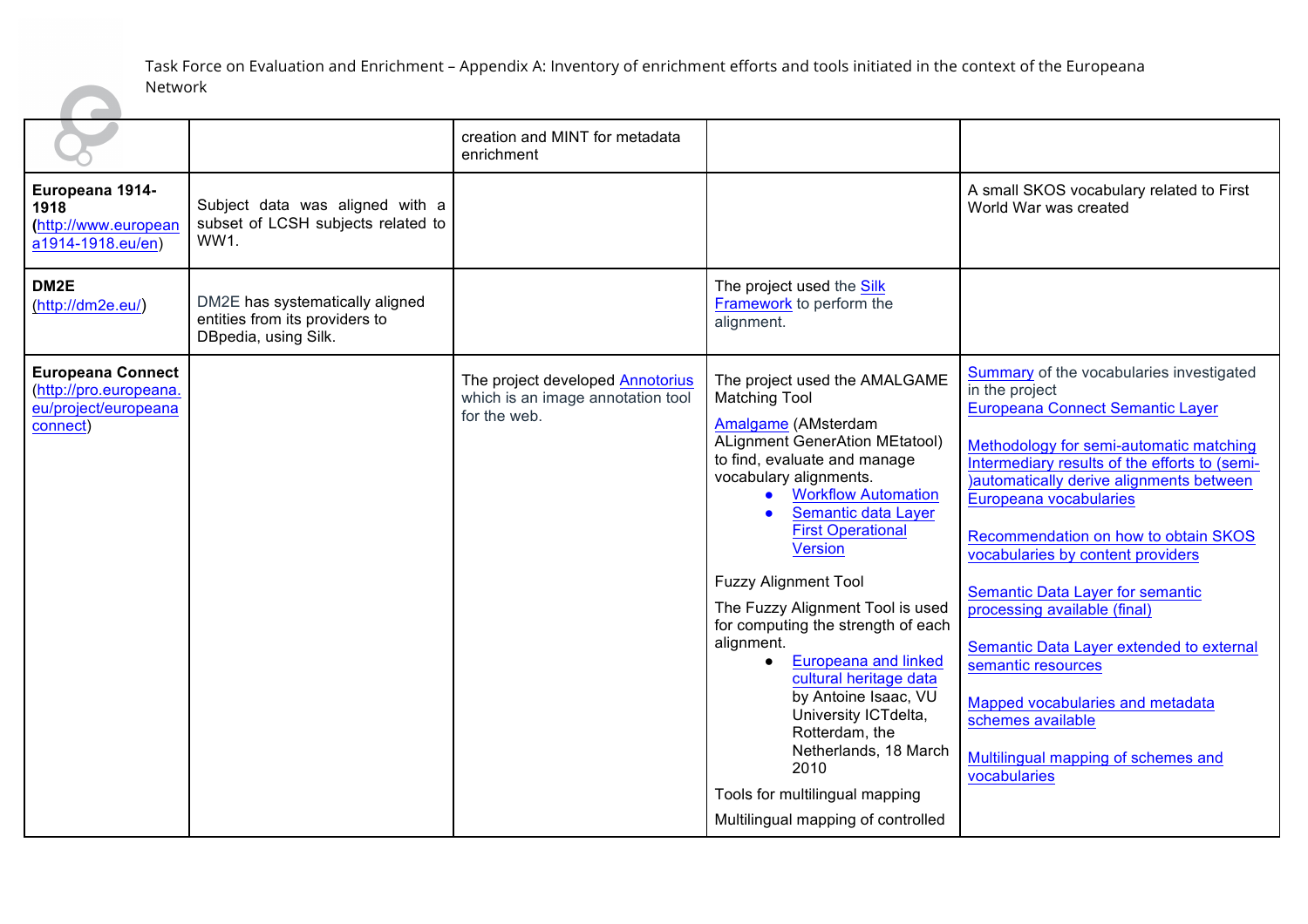|                                                                                                                                                                                                                                     |                                                                                                                                                | vocabularies has the purpose of<br>providing multilingual search and<br>browsing capabilities in the<br>Europeana portal<br>• Multilingual Mapping of<br><b>Controlled</b><br>Vocabularies -<br>Languages and<br>Vocabularies for<br>Selection<br><b>EuroVoc Conference</b><br>2010: Multilingual<br><b>Access to Online</b><br>Content - The<br><b>Europeana Experience</b><br><b>Multilingual Mapping of</b><br>$\bullet$<br>Schemes and<br>Vocabularies - Final<br>Report |  |
|-------------------------------------------------------------------------------------------------------------------------------------------------------------------------------------------------------------------------------------|------------------------------------------------------------------------------------------------------------------------------------------------|------------------------------------------------------------------------------------------------------------------------------------------------------------------------------------------------------------------------------------------------------------------------------------------------------------------------------------------------------------------------------------------------------------------------------------------------------------------------------|--|
| <b>EUScreen</b><br>(http://www.euscreen<br>.eu/): has published<br>its aggregated<br>metadata as LOD.<br><b>EUScreenXL: A</b><br>Linked Open Data<br>Pilot - similar to one<br>of the EUscreen<br>project - will be<br>implemented. |                                                                                                                                                | A brief overview of the pilot is<br>given here while a more detailed<br>description of the overall workflow<br>and enrichment can be found at<br><b>Linking Europe's Television</b><br>Heritage                                                                                                                                                                                                                                                                              |  |
| Europeana Film<br>Gateway (EFG)<br>(http://www.european<br>filmgateway.eu/)                                                                                                                                                         | EFG metadata editor It allows for<br>editing a pre-defined set of data<br>fields of an individual record<br>http://labs.europeana.eu/apps/efg- |                                                                                                                                                                                                                                                                                                                                                                                                                                                                              |  |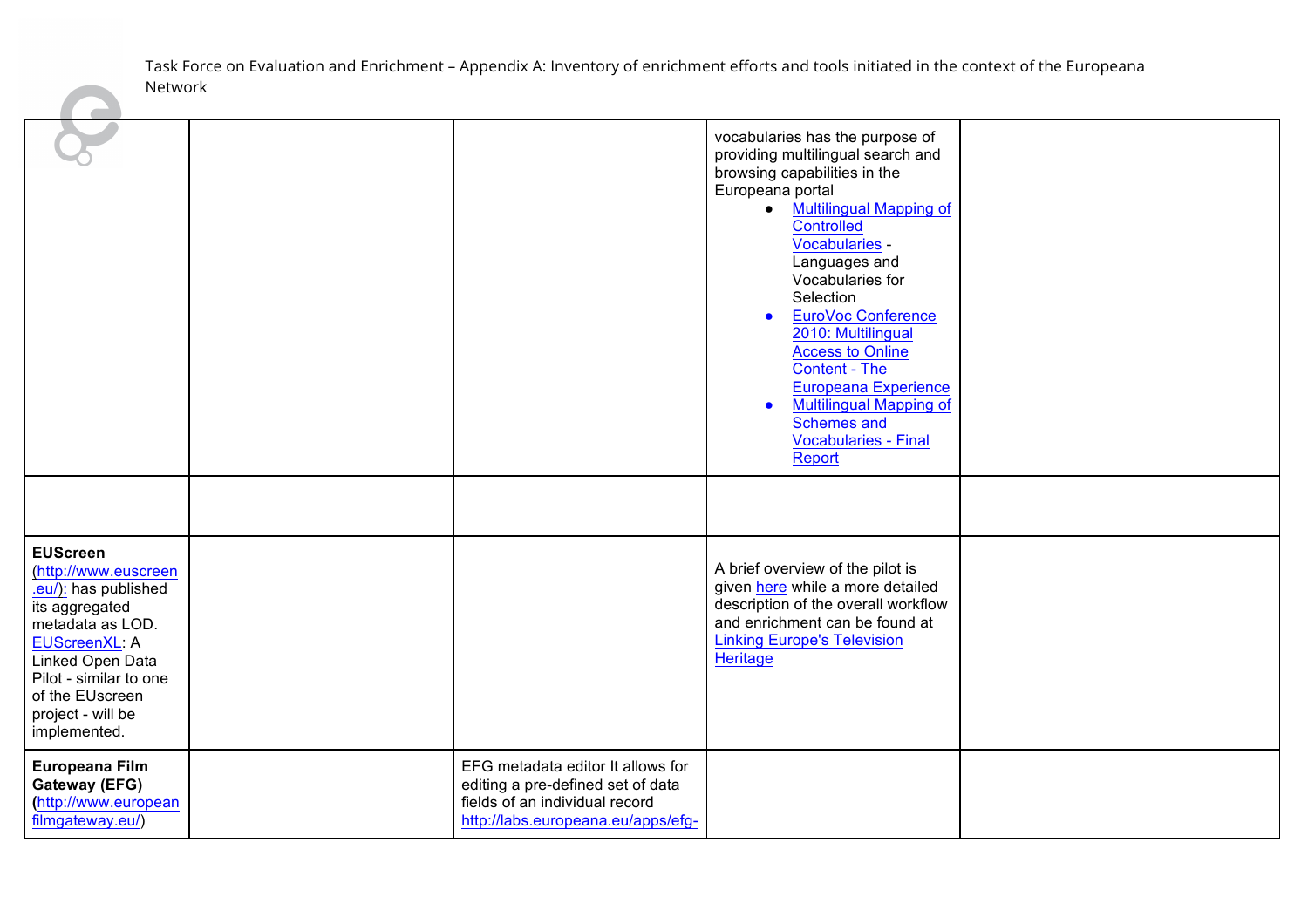<u>a ma</u>

|                                                                                                                                                                                                 |                                                                                                                                                                                                                                                                                                                                                                                                                                                                                                                                                                                                    | metadata-editor                                                                                                                                                                                                                                                                                                                                                                          |  |
|-------------------------------------------------------------------------------------------------------------------------------------------------------------------------------------------------|----------------------------------------------------------------------------------------------------------------------------------------------------------------------------------------------------------------------------------------------------------------------------------------------------------------------------------------------------------------------------------------------------------------------------------------------------------------------------------------------------------------------------------------------------------------------------------------------------|------------------------------------------------------------------------------------------------------------------------------------------------------------------------------------------------------------------------------------------------------------------------------------------------------------------------------------------------------------------------------------------|--|
| <b>Europeana Inside</b><br>(http://www.european<br>$a-$<br>inside.eu/home/index<br>.html)                                                                                                       |                                                                                                                                                                                                                                                                                                                                                                                                                                                                                                                                                                                                    | Europeana Inside didn't do<br>enrichment itself, but investigated<br>the possibility to re-ingest the<br>enrichment made by Europeana<br>using the Europeana API. Part of<br>that workflow was that Data<br>providers could view and select<br>the kind of enrichment's they<br>found useful for ingesting back<br>into their own collection<br>management system (or a layer<br>above). |  |
| <b>PACKED In 2013 -</b><br>2014 the project<br>worked about<br>persistent<br>identification of<br>artworks in 7 Flemish<br>museums and 3 art-<br>organisation.<br>manageable and<br>searchable. | The project identified contextual<br>data about artworks such as creator<br>(via VIAF, RKDartist, ODIS and<br>Wikidata) and object names (AAT).<br>We also enriched these entities with<br>data from external authorities<br>(different name forms, birth and<br>death dates of creators etc). The<br>goal of this project was to see if<br>persistent identification of artworks<br>and identification and enrichment of<br>contextual data via external<br>authorities will help cluster different<br>information on the same artworks<br>when aggregating them and thus<br>make the data better |                                                                                                                                                                                                                                                                                                                                                                                          |  |
| <b>Projects formally</b><br>outside the<br><b>Europeana family</b>                                                                                                                              |                                                                                                                                                                                                                                                                                                                                                                                                                                                                                                                                                                                                    |                                                                                                                                                                                                                                                                                                                                                                                          |  |
| <b>Pelagios</b><br>(http://pelagios.org)                                                                                                                                                        | Contextualisation of objects with<br>entities of the same type                                                                                                                                                                                                                                                                                                                                                                                                                                                                                                                                     | The workflow differs by content<br>type, but in general is NER (on                                                                                                                                                                                                                                                                                                                       |  |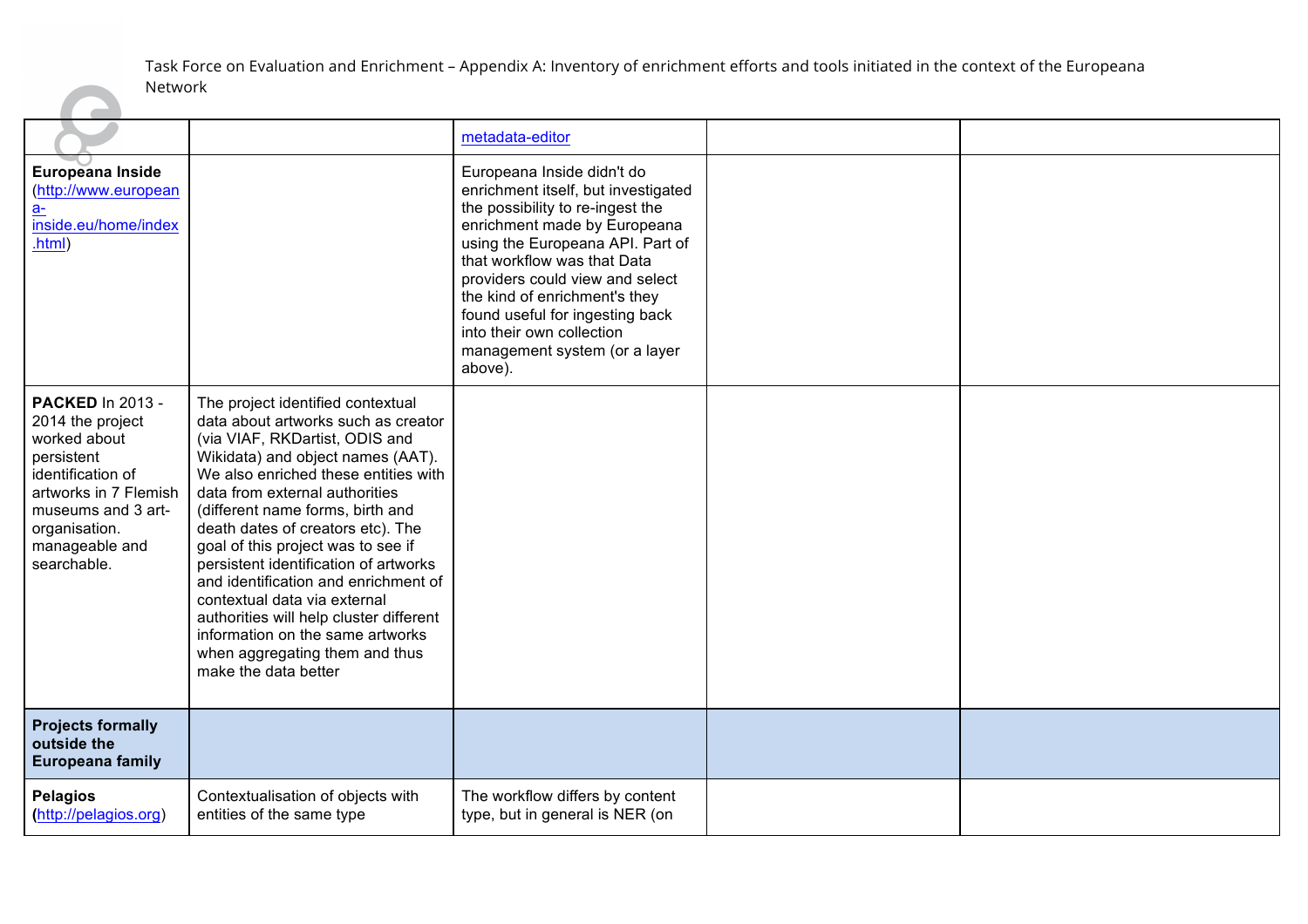| The Pelagios 3<br>project is enriching<br>text and map image<br>objects with<br>gazetteer URIs.                                                                                                                                                                                                                                                                                                                                                           |                                                                                                                        | plaintext), and automatic<br>gazetteer matching step (for<br>NER'd text, CSV and image<br>transcriptions), and user<br>interfaces for verification and<br>correction.<br>The workflow is supported with an<br>Open Source Annotation tool<br>developed in the project Recogito.<br>It allows users to annotate places<br>in maps and other geospatial<br>documents. |  |
|-----------------------------------------------------------------------------------------------------------------------------------------------------------------------------------------------------------------------------------------------------------------------------------------------------------------------------------------------------------------------------------------------------------------------------------------------------------|------------------------------------------------------------------------------------------------------------------------|---------------------------------------------------------------------------------------------------------------------------------------------------------------------------------------------------------------------------------------------------------------------------------------------------------------------------------------------------------------------|--|
| <b>DCERT</b><br>(http://www.seco.tkk.f<br>i/projects/dcert/)<br>(Dynamic<br><b>Configurable Entity</b><br>Recognition from<br>Text) is a project at<br>the Semantic<br><b>Computing Research</b><br>Group at Aalto<br>University. The SeCo<br>group also has a long<br>history of creating<br>and experimenting<br>with various<br>enrichment workflows<br>in projects such as<br>MuseumFinland,<br>CultureSampo,<br><b>SmartMuseum and</b><br>BookSampo) |                                                                                                                        |                                                                                                                                                                                                                                                                                                                                                                     |  |
| <b>FREME</b><br>(http://www.freme-<br>project.eu/)(Open<br>Framework of E-                                                                                                                                                                                                                                                                                                                                                                                | e-Link based on NLP and Linked<br>Open Vocabularies<br>e-Entity based on Named Entity<br>Recognition and linked entity | Terminology API: "Terminology<br>Annotation Showcase", using the<br>standard <b>Internationalisation Tag</b><br>Set 2.0 (ITS 2.0) recommended                                                                                                                                                                                                                       |  |